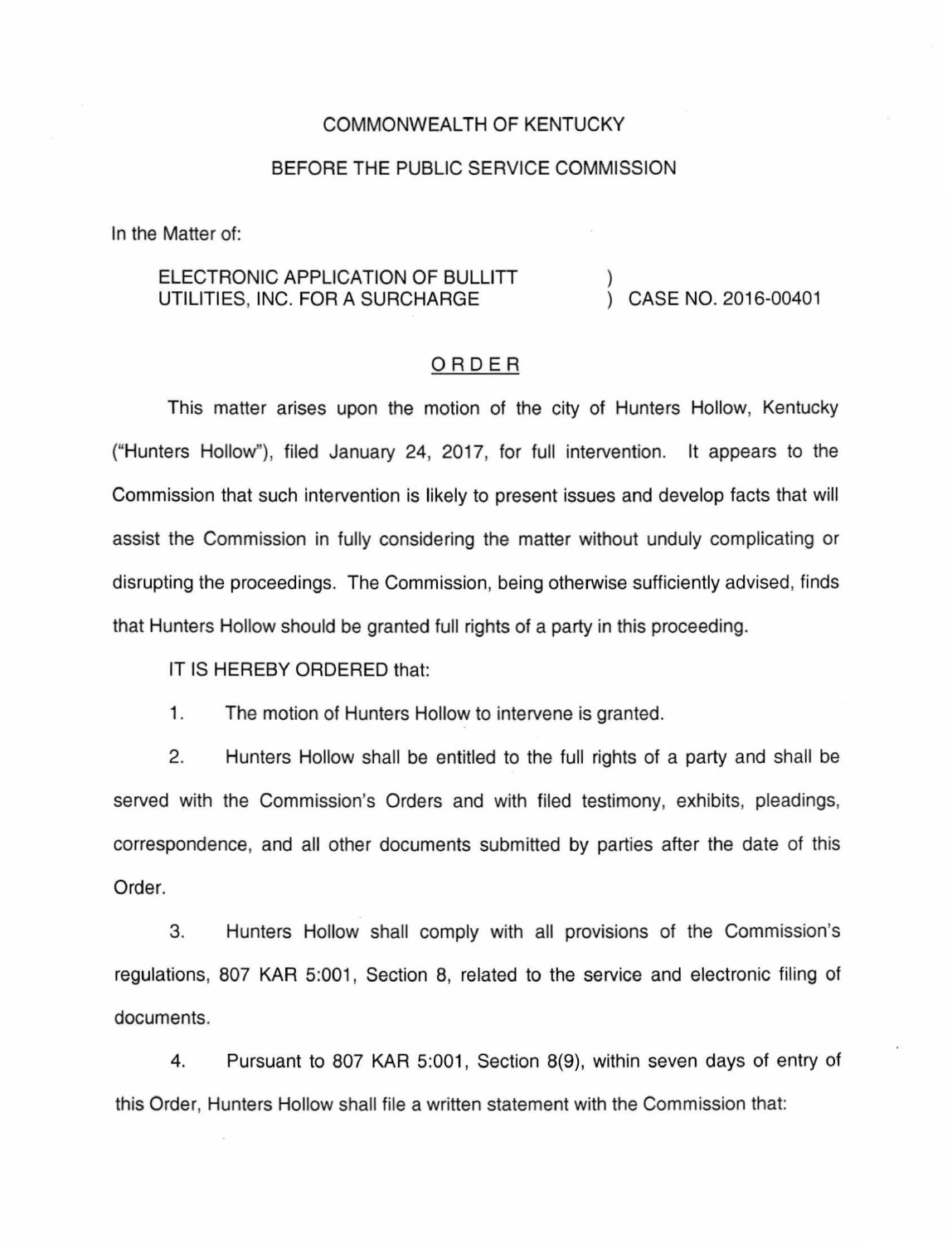a. Certifies that it, or its agent, possesses the facilities to receive electronic transmissions; and

b. Sets forth the electronic mail address to which all electronic notices and messages related to this proceeding should be served.

By the Commission



ATTEST: ATTEST:<br>Jaline R. Matheus

Case No. 2016-00401